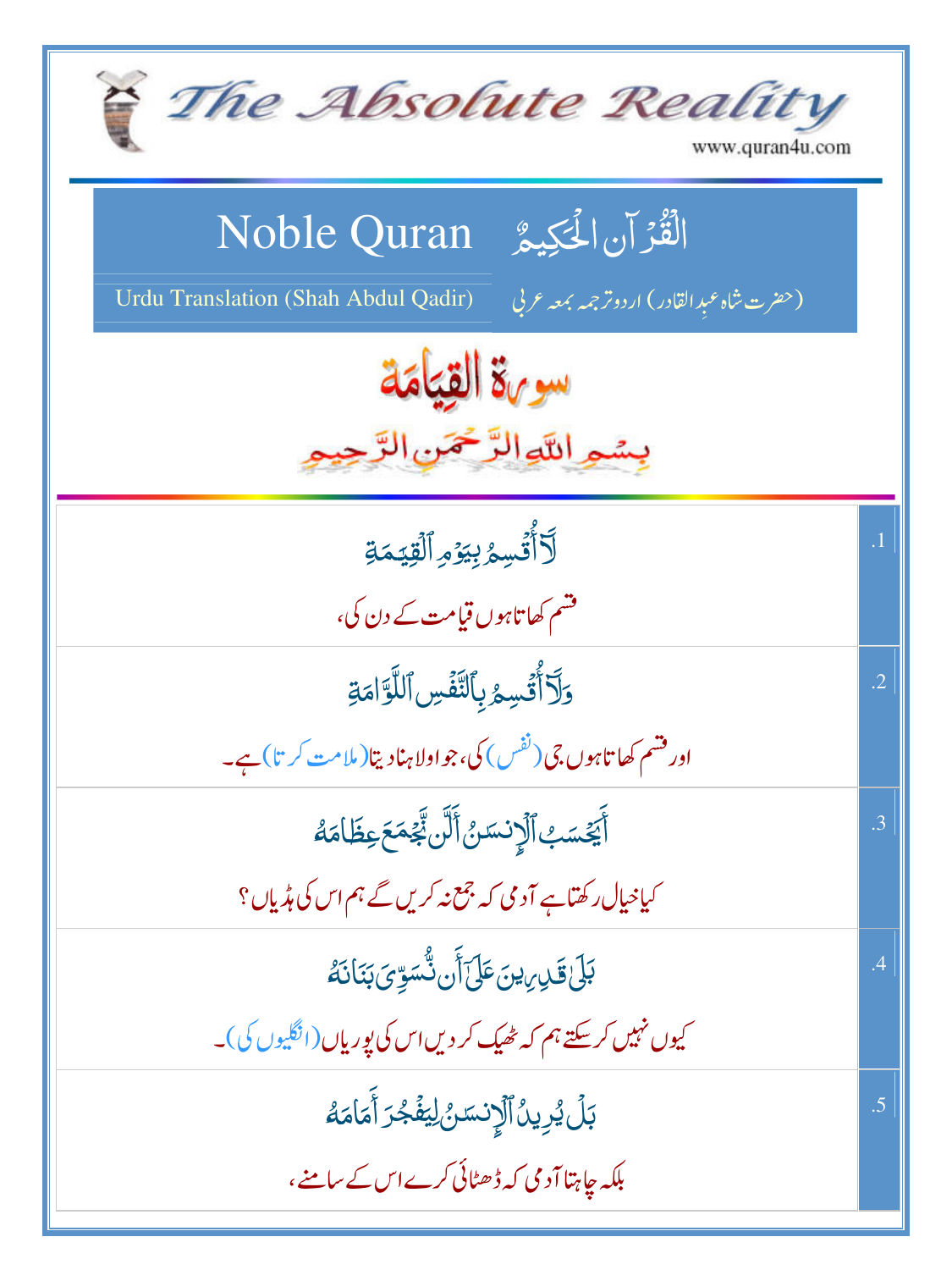| <b>يَسَّلُأَيَّانَ يَوْمُ ٱلْقِيَّمَةِ</b>                         | .6        |
|--------------------------------------------------------------------|-----------|
| يوچھٽاہے کہ کب ہے دن قیامت کا؟                                     |           |
| فَإِذَابَرِقَٱلْبَصَرُ                                             | $\cdot$ 7 |
| پھر جب چوندھ لانے (متحر ہونے) لگے تیور (بینائی)،                   |           |
| وَخَسَفَ ٱلْقَمَرُ                                                 | .8        |
| اور گہہ (گہنا) جائے جاند،                                          |           |
| ومجمع الشَّمْسُ وَالْقَمَرُ                                        | .9        |
| اور اڪڻے ہوں(ايک ہو جائيں)سورج1 <mark>ور چاند</mark> ،             |           |
| يَقُولُ ٱلۡإِنسَىٰ يَوۡمَبِنِاۤ أَيۡنَ ٱلۡمَٰٓفَرَّ                | .10       |
| کیے گا آدمی اس دن، کہاں جاؤں بھاگ کر۔                              |           |
| كلالادزي                                                           | .11       |
| کوئی(ہر گ <sup>ی</sup> ) نہیں کہیں نہیں ہے بچاؤ۔                   |           |
| إِلَىٰ مَبِّلِكَ يَوۡمَىٰۭنِ ٱلۡمُسۡتَقَرُّ                        | .12       |
| تیرے رب تک اس دن جائظہر نا۔                                        |           |
| ؽؙڹۜڗؚ۠ٱٱڷٳ <i>ٟۮ</i> ٮ <i>ؘڛٙؽٛ</i> ؾۯٙڡؘۑؚٟڹؚۥؚٙڡؘٵۊؘڷؖۜۄؘۏٲۧڂؖڒ | .13       |
| جمات ارینگے انسان کواس دن جو آگے بھیجااور پیچھے چھوڑا،             |           |
|                                                                    |           |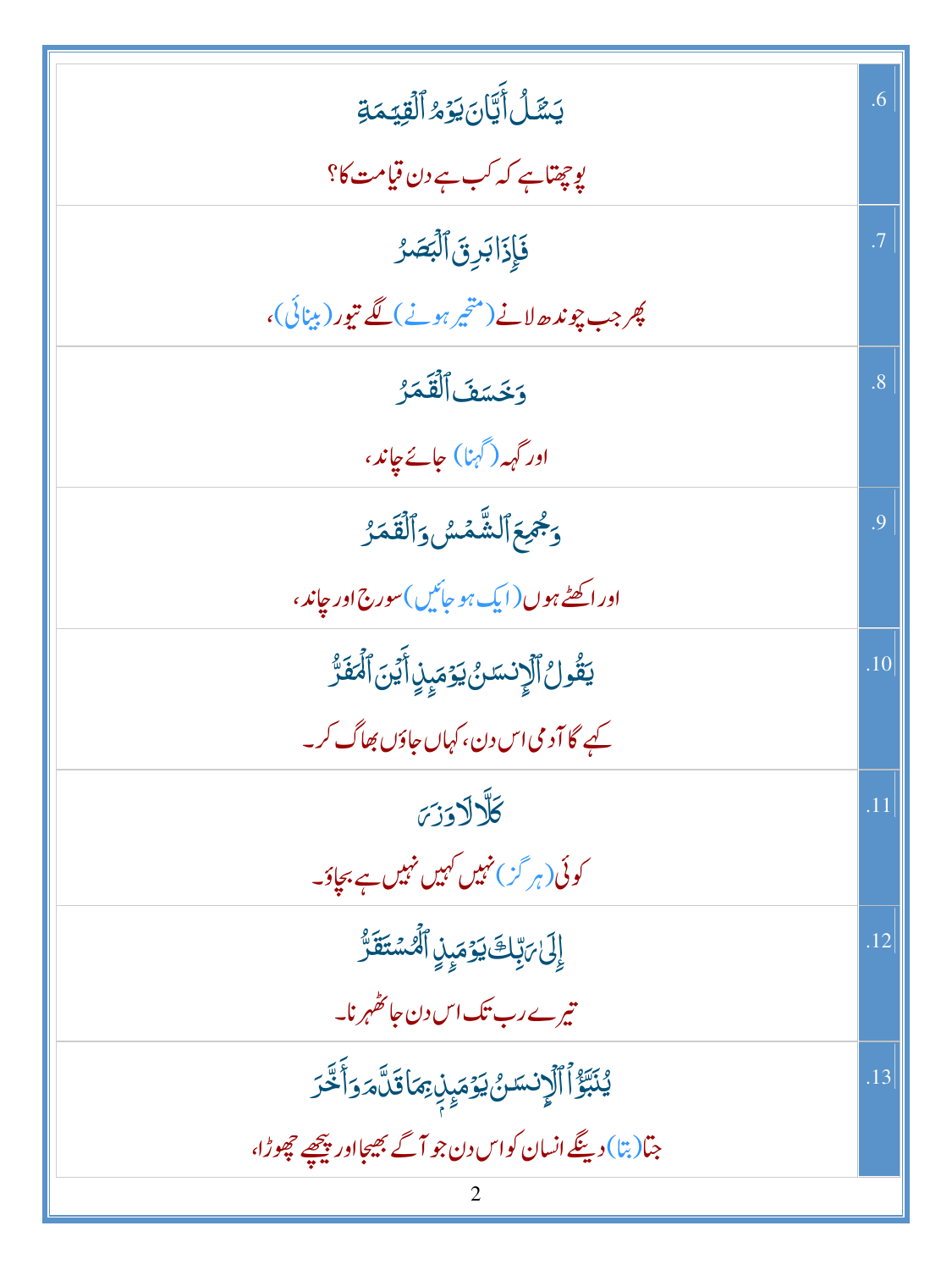| ڹڸٱڷٳٮٚۺڽۢڠٙڶ <i>ۣ</i> ڶٮٞ <i>ۏٞ</i> ٞڛ <i>ڣ</i> ڹڝؚۜۜڹڗۨٞ۠         | .14 |
|---------------------------------------------------------------------|-----|
| بلکہ آدمی اپنے واسطے آپ سو جھ( دور اندیش) ہے،                       |     |
| وَلَوۡ أَلَقَىٰ مَعَاذِيرَ لَهُ                                     | .15 |
| اور پڑ الاڈالے (پیش کرے)اپنے بہانے (معذر تیں)۔                      |     |
| ڷٲػٛػڔؚۨڬٛڔٜڢٷڸڛؘٳٮؘ۬ڶڂٞٳؾؘۼٙڿڶڔؠۊؚۦۜ                               | .16 |
| نہ چلا(حرکت دو)تواس کے پڑھنے پراپٹی زبان کہ شاب(فوراً)اس کو سکھ لے۔ |     |
| إِنَّ عَلَيْنَا جَمْعَهُ دَقُّرْءَانَهُ                             | .17 |
| وه توہماراذ مہ ہے اس کو سمیٹ رکھنا(جمع کرنا)اور پڑ ھنا(پڑ ھوانا)،   |     |
| فَإِذَا قَرَأَنَكُ فَأَتَّبِعُ قُزْءَانَهُ                          | .18 |
| چرجب ہم پڑھنے لگیں توساتھ رہ (سنتے رہو)اس کے پڑھنے کے،              |     |
| ڎؙٞ <sub>ڟۜ؞</sub> ٳؚڹ <mark>ٞ</mark> عَلَيۡنَابَيَانَ <i>ٓگ</i>    | .19 |
| پھر مقرر (يقيناً) ہماراذ مہ ہے اس کو کھول بتانا( مطلب شمجھانا)،     |     |
| كَلَّابَلِنُّجِبُّونَ ٱلْعَاجِلَةَ                                  | .20 |
| کوئی نہیں پر تم چاہتے ہوشاب ملق( دینا)،                             |     |
| وَتَلَىَّ وَنَ الْأَخِرَةَ                                          | .21 |
| اور حچوڑتے ہو دیر آتی (آخرت)۔                                       |     |
|                                                                     |     |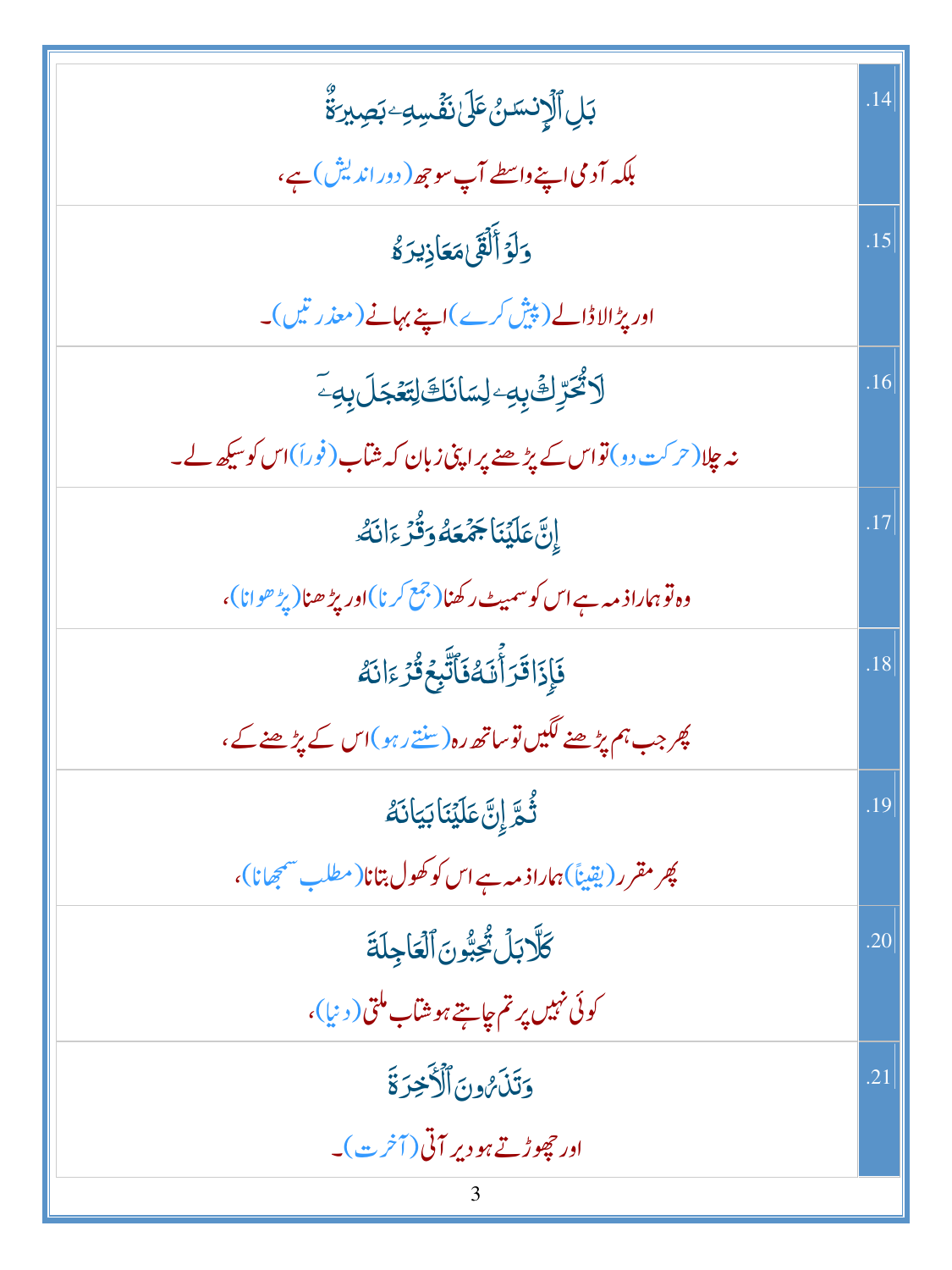| ۅ۠ <sup>ڮ</sup> ۠ۅؗڰ۠ؽٷڡؘؠ۪ڸؚ۫ڐۜۜ۠ٲۻؚۯۊٚ۠                                                     | .22 |
|-----------------------------------------------------------------------------------------------|-----|
| کتنے منہ اس دن تازے <i>ہیں</i> ،                                                              |     |
| إِلَىٰ بَيِّهَا نَاظِرَةٌ                                                                     | .23 |
| اپنے رب کی طرف دیکھتے۔                                                                        |     |
| ۯۯ۠ <sup>ڮ</sup> ٛۅؗۨ۠ۮ۠ۜؽۯٙڡؘؠؚۣڶؚڹٵڛۯۜۊٚٛ                                                   | .24 |
| اور <u>کتنے</u> منہ اس دن اداس ہیں،                                                           |     |
| تَظُنُّ أَن يُفۡعَلَ بِہَا فَاقِرَةٌ                                                          | .25 |
| خی <b>ال میں</b> (سمجھ رہے) <b>ہیں کہ ان پر وہ ہوئے ( ہو گابر تا</b> ؤ) جس سے <b>کمرٹوٹے۔</b> |     |
| كَلَّاْ إِذَابَلَغَتِ ٱلثَّرَاقِيَ                                                            | .26 |
| کوئی(ہر گ <sup>ی</sup> ) نہیں جس وقت جان پہنچی ہانس (حلق) تک،                                 |     |
| <u>وَقِيلَ</u> مَنَّ بَاقٍ                                                                    | .27 |
| اورلوگ کہیں کون ہے جھاڑنے والا؟                                                               |     |
| وَظَنَّ أَنَّهُ ٱلْفِرَانُّ                                                                   | .28 |
| اور وه اڻڪلا (شمجھا) کہ اب آيا جھوڻا( وقت جدائي)،                                             |     |
| <u>وَ</u> ٱلْتَفَّتِ ٱلسَّائُ بِٱلسَّائِ                                                      | .29 |
| اورلې <sub>ن</sub> گئ پن <i>ڈ</i> لی پر پنڈل۔                                                 |     |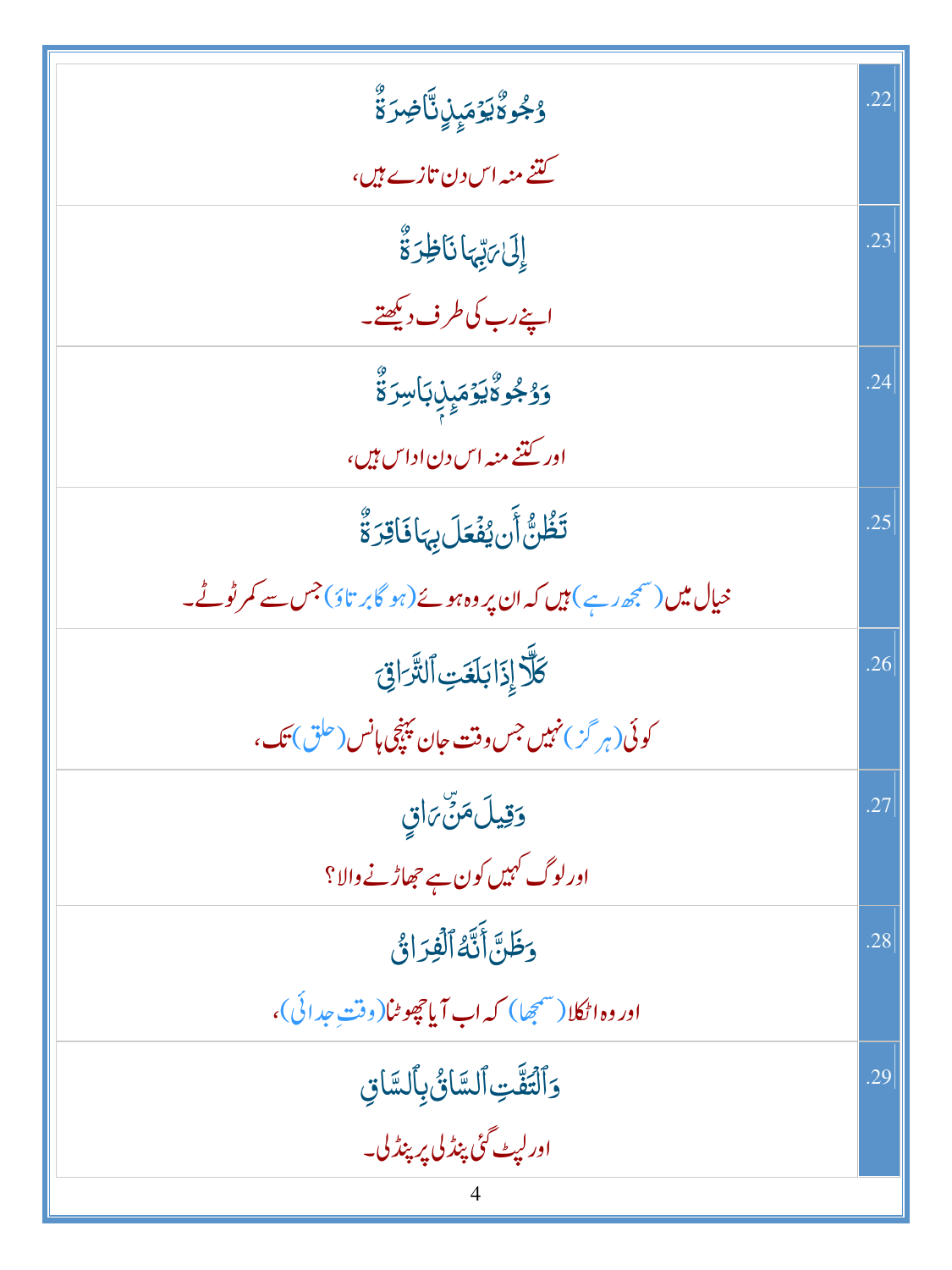| إِلَىٰ بَ بِّكَ يَوۡمَىٰۭنِ ٱلۡمَسَائُ                              | .30 |
|---------------------------------------------------------------------|-----|
| تیرے رب کی طرف ہے اس دن بھی(روانہ ہو) جانا۔                         |     |
| فَلَاصَلَّقَ وَلَاصَلَّىٰ                                           | .31 |
| (اس کے باوجو د) پھر نہ یقین لایاہے،نہ نماز پڑھی،                    |     |
| وَلَكِن كَنَّابَ وَتَوَلَّىٰ                                        | .32 |
| پر (بلکہ )حجٹلایاہے اور منہ موڑا۔                                   |     |
| ڐؙٛ <sub>ڞؖ</sub> ڒؘۿؘڹٳؚڸؘٲؘۧۿٙڸڢ <sup>ۣ</sup> ؾؘڎڟ <i>ۜ</i> ٙ     | .33 |
| چر گیااپنے گھر کواکڑ تا۔                                            |     |
| أَوْلَىٰلِكَ فَأَوْلَىٰ                                             | .34 |
| خرابي تيري!خرابي پر خرابي تيري۔                                     |     |
| ثُمَّ أَوَلَىٰلِكَ فَأَوْلَىٰ                                       | .35 |
| پھر خراني تيري! خراني پر خراني تيري۔                                |     |
| ؚ<br>ٲۜڲؘۺڮٱڷٳ <sup>ۮۺ</sup> ڽ۠ٲؘڹ؋ؿڗڂ؊ۺ                            | .36 |
| کیاخیال رکھتاہے آدمی کہ چھوٹارہے گابے قید (بلاحساب کتاب)۔           |     |
| ٲۜڶۮ <sub>ٙ</sub> ؾڬ۠ۮ۠ڟؙڡؘٛڐۘٞڡؚۜڽۿۏؚ <sub>ۣڴ</sub> ۿؽؘ            | .37 |
| بھلانہ تھاایک بوند منی کی جو <u>میکے</u> (رحم مادری <sub>س</sub> )، |     |
|                                                                     |     |